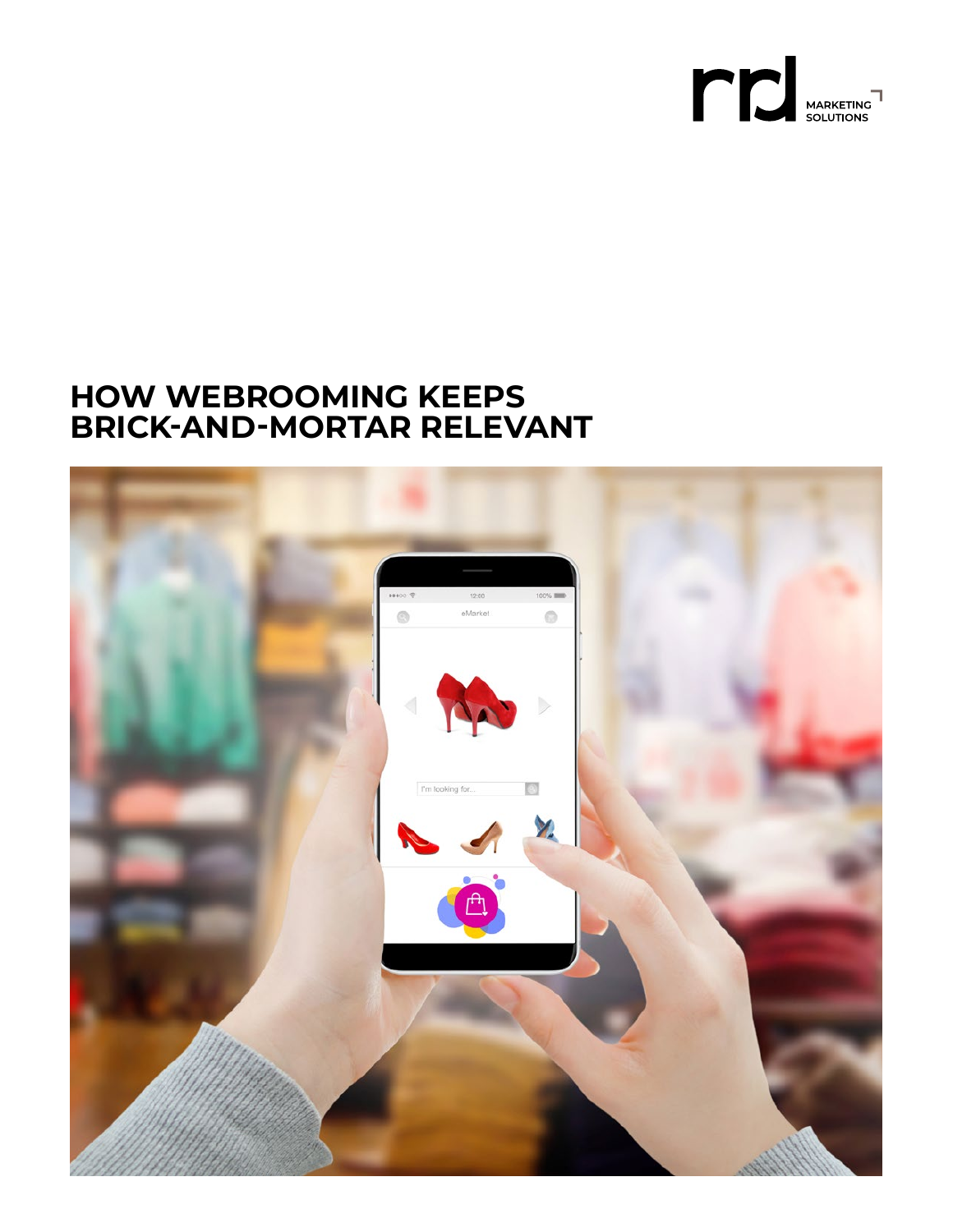#### **IN THIS PAPER**

- **2** Introduction
- **3** [Webrooming: Shopping, Evolved](#page-2-0)
- **4** [Retailers Finally Get the](#page-3-0) E-Commerce Game
- **5** What Customers Really Want: An Omnichannel Experience

# **INTRODUCTION**

Can e-commerce actually help brick-and-mortar retailers drive customers to the store? According to most retail experts, the answer is a resounding yes.

A study by Retail Perceptions found 88% of consumers take the time to webroom-research a product online before buying it in the store.<sup>[1](#page-5-0)</sup> That wasn't always the case.

Way back in 2013, the term "showrooming" was having a moment. Showrooming is simply the act of comparison shopping in-store via smartphone and then making the purchase online. Back then it was all the rage-in [2](#page-5-0)013 it was up 400% over the previous year.<sup>2</sup>

Since then, webrooming has supplanted showrooming as the consumer shopping habit brick-and-mortar retailers must keep top of mind. What does this mean for retailers? How can they use it to their advantage before it takes advantage of them?

The following offers up a much closer look at webrooming and the clues it provides about what consumers really want.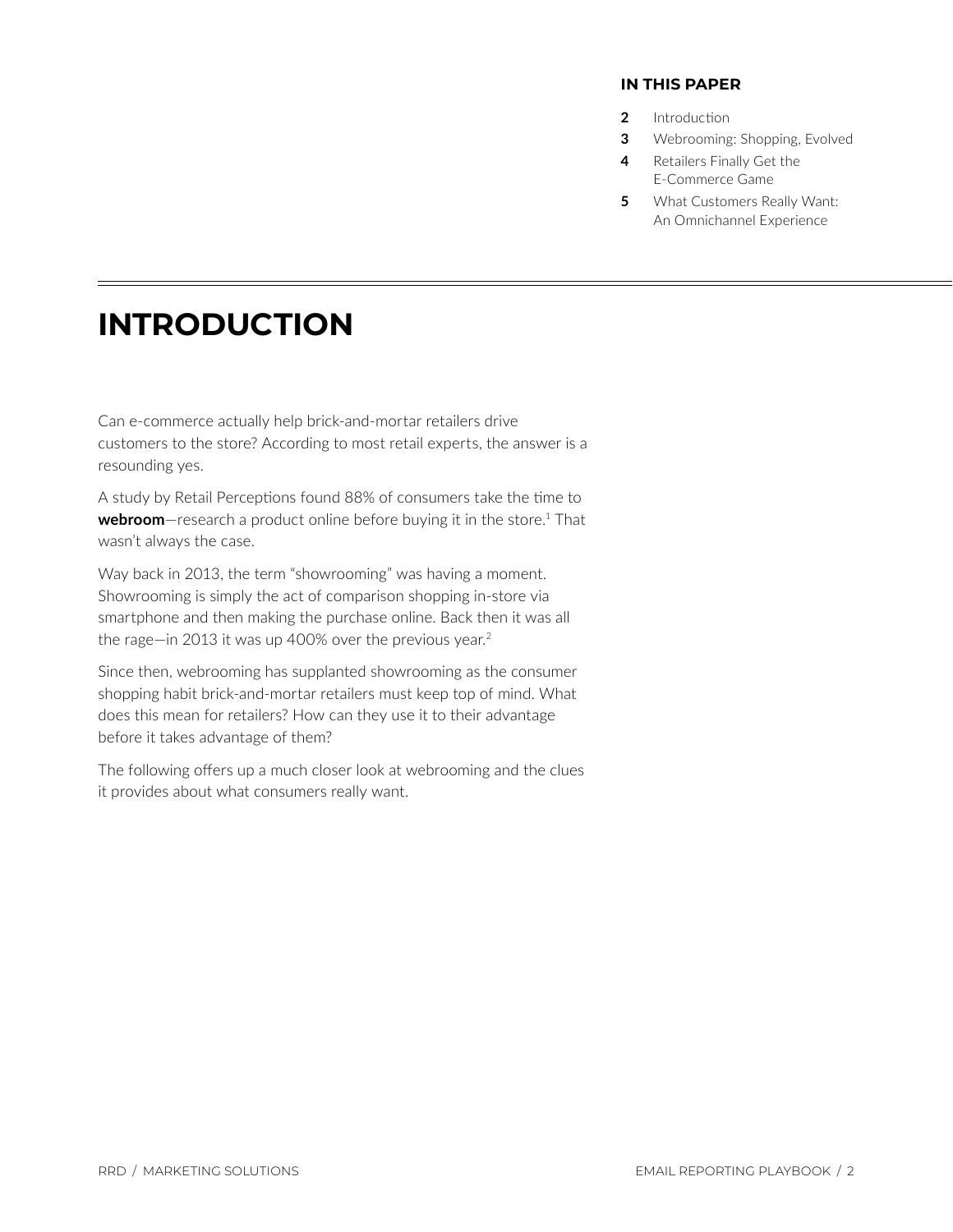## <span id="page-2-0"></span>**WEBROOMING: SHOPPING, EVOLVED**

With nearly 90% of global purchases still happening offline, it's important to note that webrooming's popularity is not a sign the in-store shopping apocalypse has come.<sup>[3](#page-5-0)</sup> On the contrary, rather than poaching customers, in more cases shoppers browse online and then go to the store to touch and feel the product and then make the final purchase.

While some are surprised by the power of webrooming—after years of assuming shoppers would firmly shift to trying on jeans or testing smartphones in the store and then heading online for a better price experts say webrooming is booming because consumers are not strictly looking at dollar signs.

"It is an indication of how the shopping experience has evolved for most consumers," said Accenture's Renato Scaff. "Today's shopper expects to be able to shop easily across different channels to fulfill their shopping mission.["4](#page-5-0) And the numbers back him up: 90% of consumers expect consistent, seamless interactions across a brand's multiple channels.<sup>[5](#page-5-0)</sup>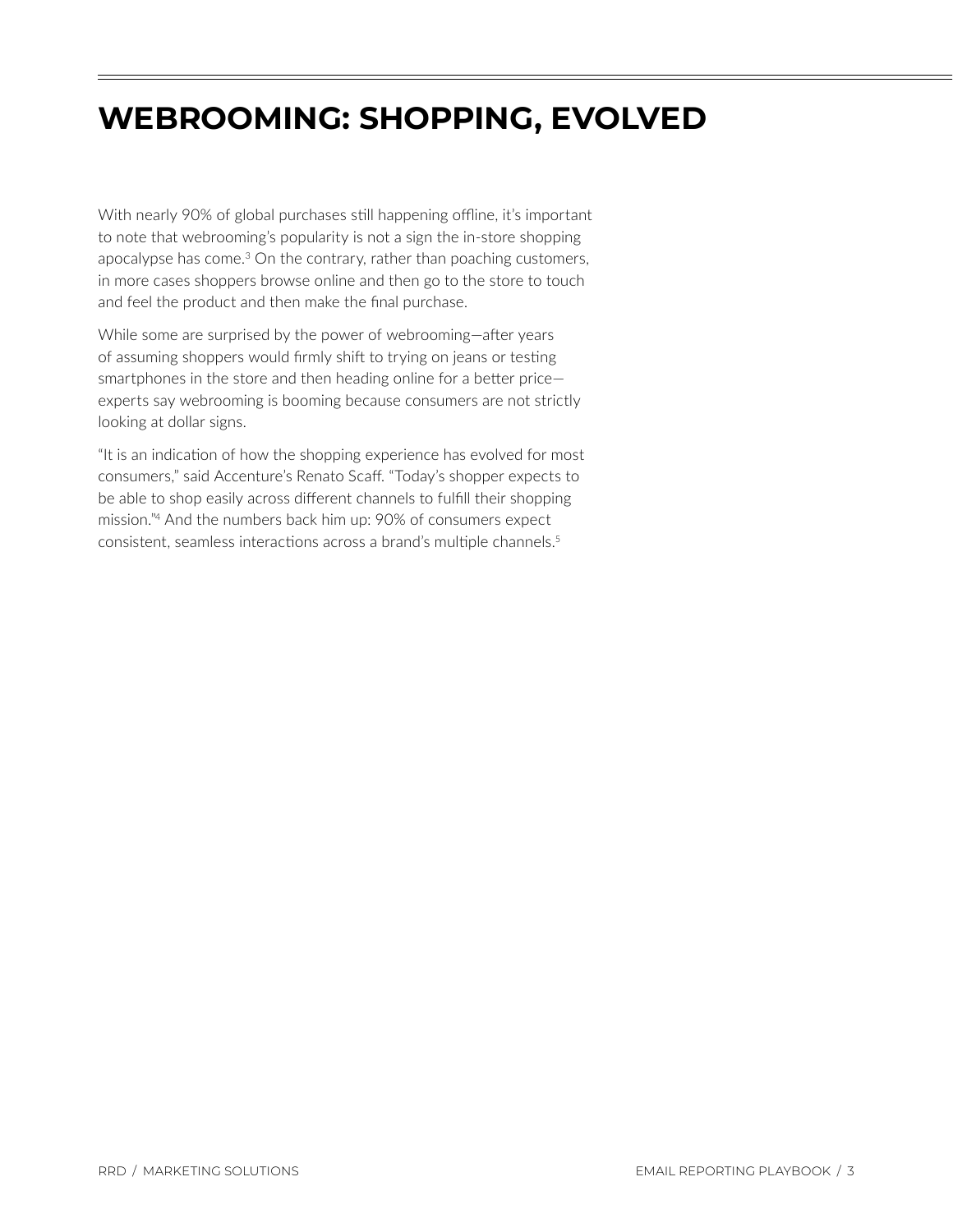### <span id="page-3-0"></span>**RETAILERS FINALLY GET THE E‑COMMERCE GAME**

John Talbott, Associate Director of the Center for Education and Research in Retail at Indiana University's Kelley School of Business, said that webrooming and showrooming trends have finally forced brick-andmortar retailers to learn how to properly play the e-commerce game to their benefit.

"The reality is the Internet is now as much a part of how these retailers interface with their customers as their stores," he said in a press release, pointing out that e-commerce is actually helping stores, from Best Buy and Target to Nordstrom and Sephora.<sup>6</sup>

Here are five ways successful brands are using their websites to keep brick-and-mortar locations relevant in the customer's buying experience:

- **Offset shipping costs by offering in-store pick-up.** Remember, if a consumer doesn't have to pay more for a product—i.e., shipping and handling costs—they won't.
- **Instant gratification.** This one speaks for itself. Use proximity and the get-it-now factor to your advantage.
- **Play up the touch factor.** When it comes to how something fits, feels and even tastes, there's no replacement for the in-store experience. If your products will benefit from this type of physical consumer interaction, make it clear.
- **Nearby product availability.** To take full advantage of the previous tips, retailers must enable webrooming to allow customers to confirm an item's in-store availability before they make the trip to your brick-and-mortar location. According to Shopify, "42% of shoppers stated checking a product's availability as a leading reason why they look online before going to a physical store."[7](#page-5-0)
- **Real-time returns and exchanges.** Just like the anxiousness that comes with waiting for a product to arrive at your doorstep, that same feeling is often associated with shipping a returned item back to a vendor. In-store returns and exchanges are immediate, convenient and reassuring.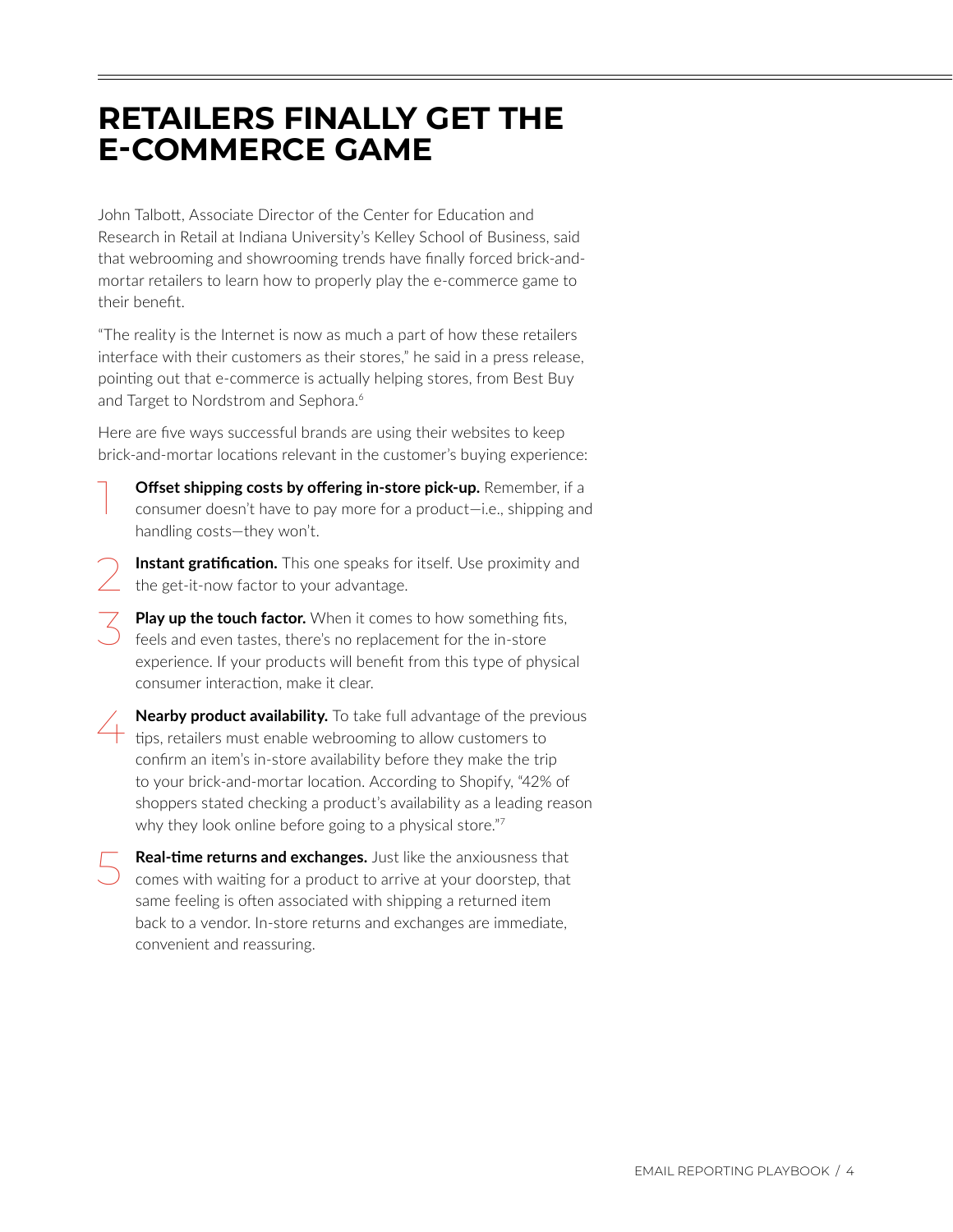## <span id="page-4-0"></span>**WHAT CUSTOMERS REALLY WANT: AN OMNICHANNEL EXPERIENCE**

Webrooming is certainly proving to be a big win for retailers, and showrooming is less painful for retailers than originally thought, especially if they can take advantage of showrooming on their own e-commerce sites and driving customers in-store.

However, both webrooming and showrooming offer retailers far more: the opportunity to start working toward providing a seamless, omnichannel shopping experience that embraces the evolution of consumer shopping habits.

According to the Accenture Seamless Retail Study, 49% of consumers believe the best way retailers can improve the shopping experience is to better integrate in-store, online and mobile shopping channels. A whopping 89% of respondents said they want retailers to make it easy for them to shop for products in whatever channel is most convenient.<sup>[9](#page-5-0)</sup>

Consumers aren't giving up the store experience—they still want to see, touch and feel products just as often as they sometimes want the convenience and low prices of online purchases. But retailers must begin to take the steps necessary to create a more integrated shopping journey that will boost long-term customer loyalty. Brick-and-mortar should serve as a showcase for e-commerce, and vice versa, with consistent instore marketing, messaging, prices and discounts.

This is the real win behind webrooming. These trends help traditional retailers understand that in order to survive, they must embrace changing consumer habits, preferences and shopping behaviors in a shopping world that has profoundly shifted—for good.